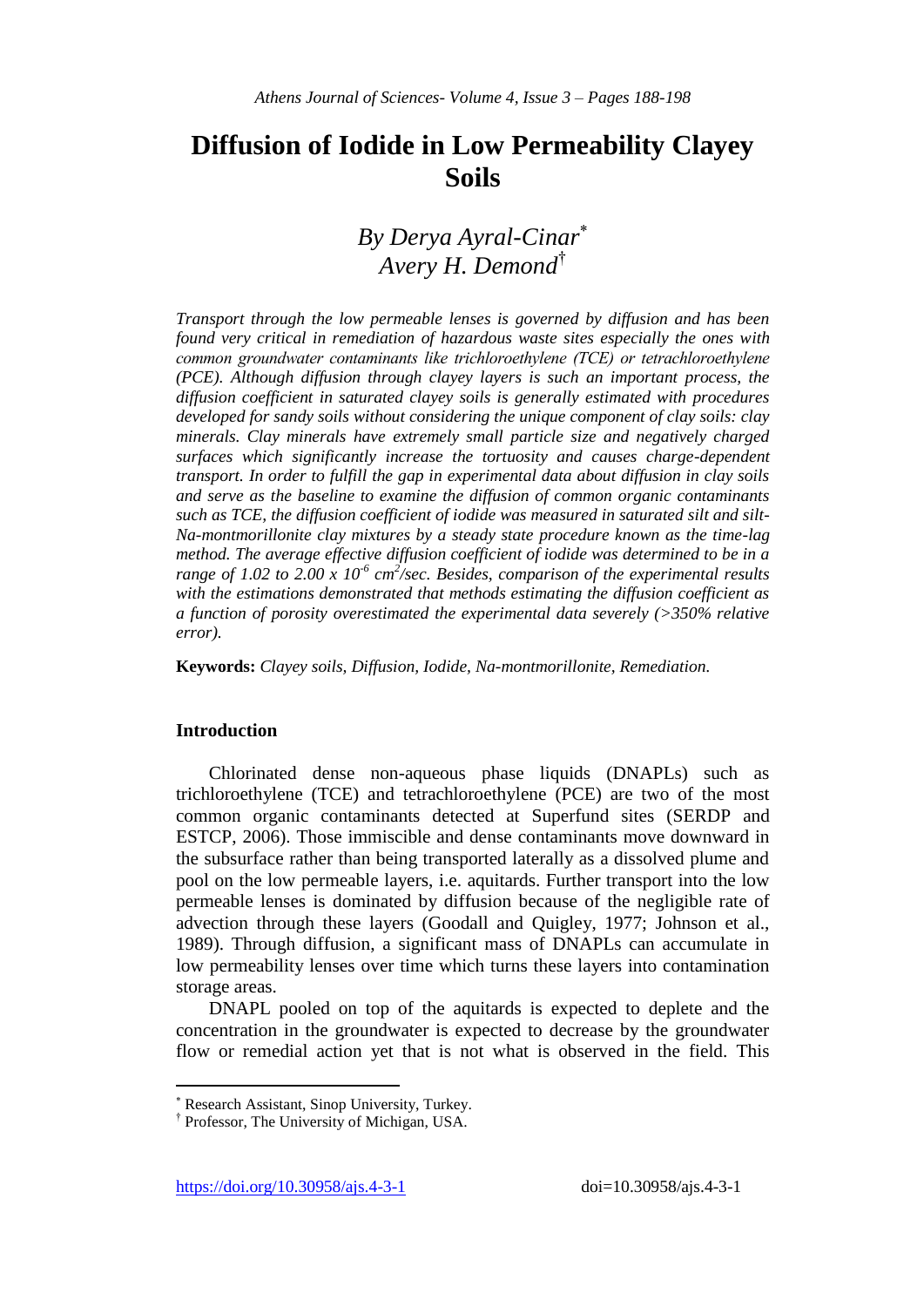phenomenon is a consequence of "back diffusion" (Chapman and Parker, 2005) which is the rerelease of the accumulated contaminants from the aquitard into the surrounding groundwater upon removal of the DNAPL pool. Studies such as that by Parker et al., 2008 show that even a clay layer thinner than 0.2 m can result in groundwater concentrations above permissible levels for decades after the original source is isolated or removed. Moreover, simulations suggest that the contaminant concentrations in groundwater might not be reduced below the maximum contaminant level (MCL) even after decades of aquifer remediation (Ball et al., 1997; Chapman and Parker, 2005; Parker et al., 2008). Thus, these low permeable lenses and layers may serve as long-term secondary contamination sources (Sale et al., 2008; Stroo et al., 2012). As a result of these studies within the last two decades revealing the impact of low permeable lenses on the remediation of the DNAPL contaminated sites, diffusion of chlorinated solvents into aquitards has gained a lot of attention.

Even though diffusion is such a critical process in terms of remediation of hazardous waste sites contaminated with DNAPLs, the effective diffusion coefficient is not usually measured; rather it is estimated based on the correlations suggested in the literature (Ball et al., 1997; Parker et al., 2004). Empirical methods (Table 1) have been proposed to estimate the ratio of the effective diffusion coefficient to the aqueous diffusion coefficient, or the relative diffusivity, as a function of porosity. The correlations summarized in Table 1 were developed for the diffusion of a gas or inorganic solute in unsaturated sandy soils. Adaption of such relations to the transport in saturated soils can be possible by assuming that the total pore volume is filled with water. The relative diffusivity described by Millington and Quirk models then became:

$$
\frac{D_e}{D_{aq}} = \varepsilon^{4/3}
$$
 (Equation 1)

| <b>Method</b>                                                       | <b>Reference</b>            |
|---------------------------------------------------------------------|-----------------------------|
| 0.66a                                                               | Penman (1940)               |
| $a^{3/2}$                                                           | Marshall (1959)             |
| $\frac{a^2}{\varepsilon^{2/3}}$                                     | Millington and Quirk (1960) |
| $\frac{a^{10/3}}{\varepsilon^2}$<br>$\frac{a^{3.1}}{\varepsilon^2}$ | Millington and Quirk (1961) |
|                                                                     | Sallam et al. (1984)        |

**Table 1.** *Methods for the Determination of Relative Diffusivity, De/Daq*

ε: total porosity; a: volumetric air content

As it can be seen, the estimation methods suggest an exponential increase in effective diffusion coefficient with increasing porosity. However, it is known that the low permeable clay soils with higher porosity have a lower diffusion coefficient (Grathwohl, 1998; Itakura et al., 2003). The problems related with the use of these correlations to estimate relative diffusivities in clay soils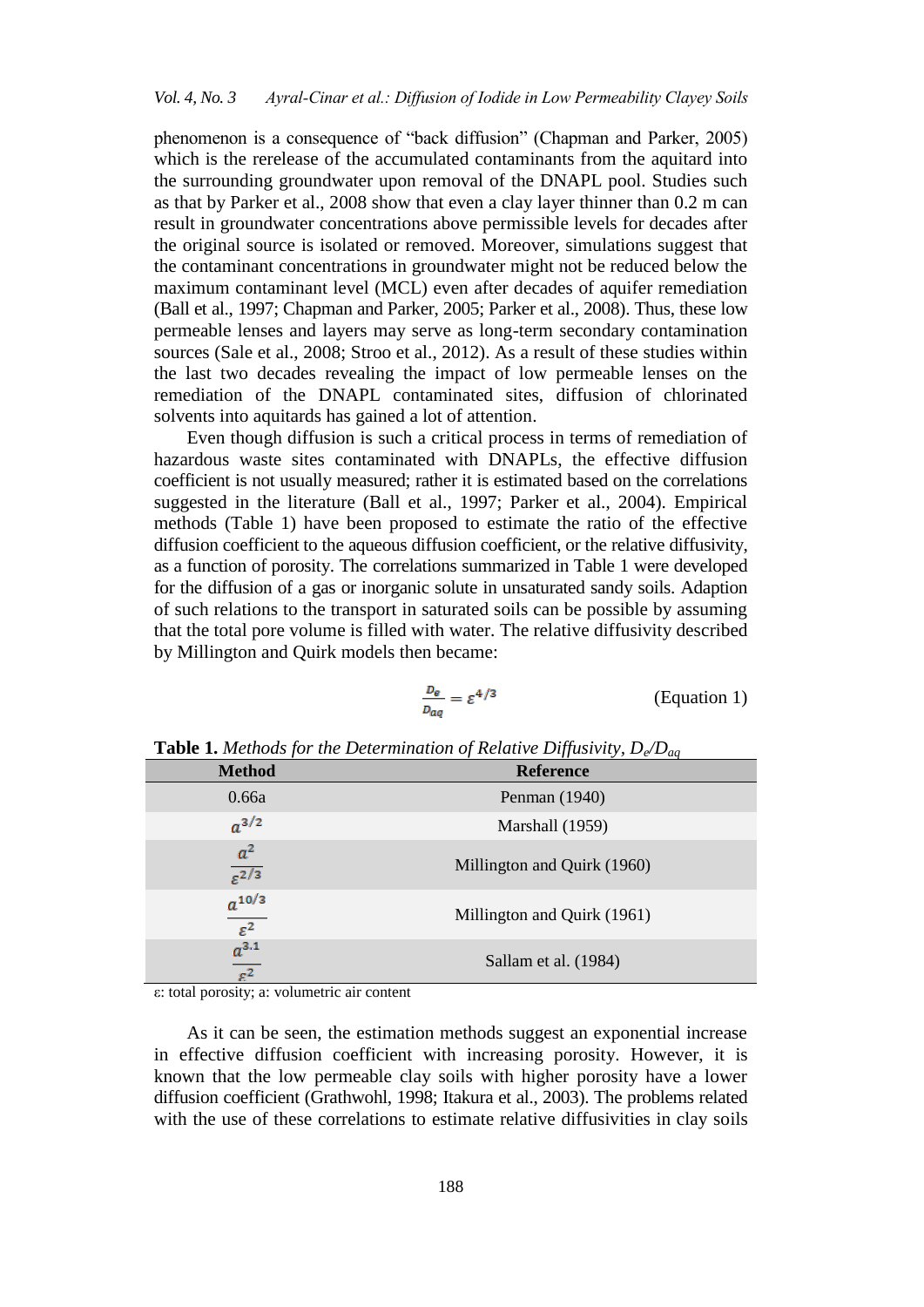have been recognized by Olesen et al. (1999) who reported that the performance of the estimation with Millington-Quirk correlation was degraded when applied for soils with clay content higher than 21%. Also, the experimental results that exist in the literature were compared with estimations produced by the models given in Table 1 and it was reported that the relative diffusivity of organic solutes in water-saturated low permeable soils were overestimated by the correlations with a minimum relative error of 130% (Ayral and Demond, 2014). This issue might be originated from the fact that low permeable clay layers consist of significant amount of clay minerals which differ distinctly from inert sandy soils owing to their smaller size, and negatively charged surface. These properties of clay minerals hinder the total porosity from being a good indicator of volume available for diffusion in clay soils and limit the accuracy of porosity-based correlations. Tinnacher et al. (2016) reported that pore scale models with single porosity fail to explain the microstructure of clayey media. First of all, diffusion-accessible porosity is affected by the charge of the solute because of the negative charge of the clay surfaces. Repulsive force between the negatively-charged solute and the surface of the clay might exclude anions from the pores. This phenomenon is called "anion exclusion", and recent research found that it is affected not only by the average pore size, but also by a combination of parameters such as pore size distribution, pore throat size, connectivity of the pores and (stress-related) narrowing as well as widening of the pores (Tournassat et al., 2016, Jacops et al., 2017). As a result, diffusion-accessible porosity for anions may be 3-100 times smaller than the total porosity (Appelo and Wersin, 2007; García-Gutiérrez et al., 2004; Montavon et al., 2009; Shackelford and Moore, 2013; Van Loon and Mibus, 2015) than the one for neutral species depending on the dry bulk density of the bentonite soil.

As the diffusion-accessible porosity is equal to the total porosity for the uncharged species, one can expect that the porosity-based correlations could work for neutral solutes. However, water in the micropores and some fraction of the macropores of clay minerals might not be available for diffusion (Shackelford and Moore, 2013). Yang and Aplin (2010) stated that the pore radii of clay minerals are much smaller than sand soils even though the overall porosity is higher. Thus, the relative diffusivity in clay soils may be smaller than in sandy soils due to the smaller pore size and resultant greater tortuosity, despite the larger porosities. Moreover, smaller pore radius and the resulting high surface area are reported to cause lower permeability due to increased friction (Adams et al., 2016).

Furthermore, some types of clay minerals may have variable porosities depending on their degree of compaction. As total porosity is problematic in estimating the relative diffusivity in clay soils, a number of studies have addressed the relationship between the diffusivity of inorganic solutes and the bulk density of clay materials. The bulk density was used since it reflects the degree of compaction which in turn affects the diffusion-accessible porosity in clay minerals. Ayral and Demond (2014) developed a log-linear correlation using the literature data for HTO diffusion in montmorillonite compacted to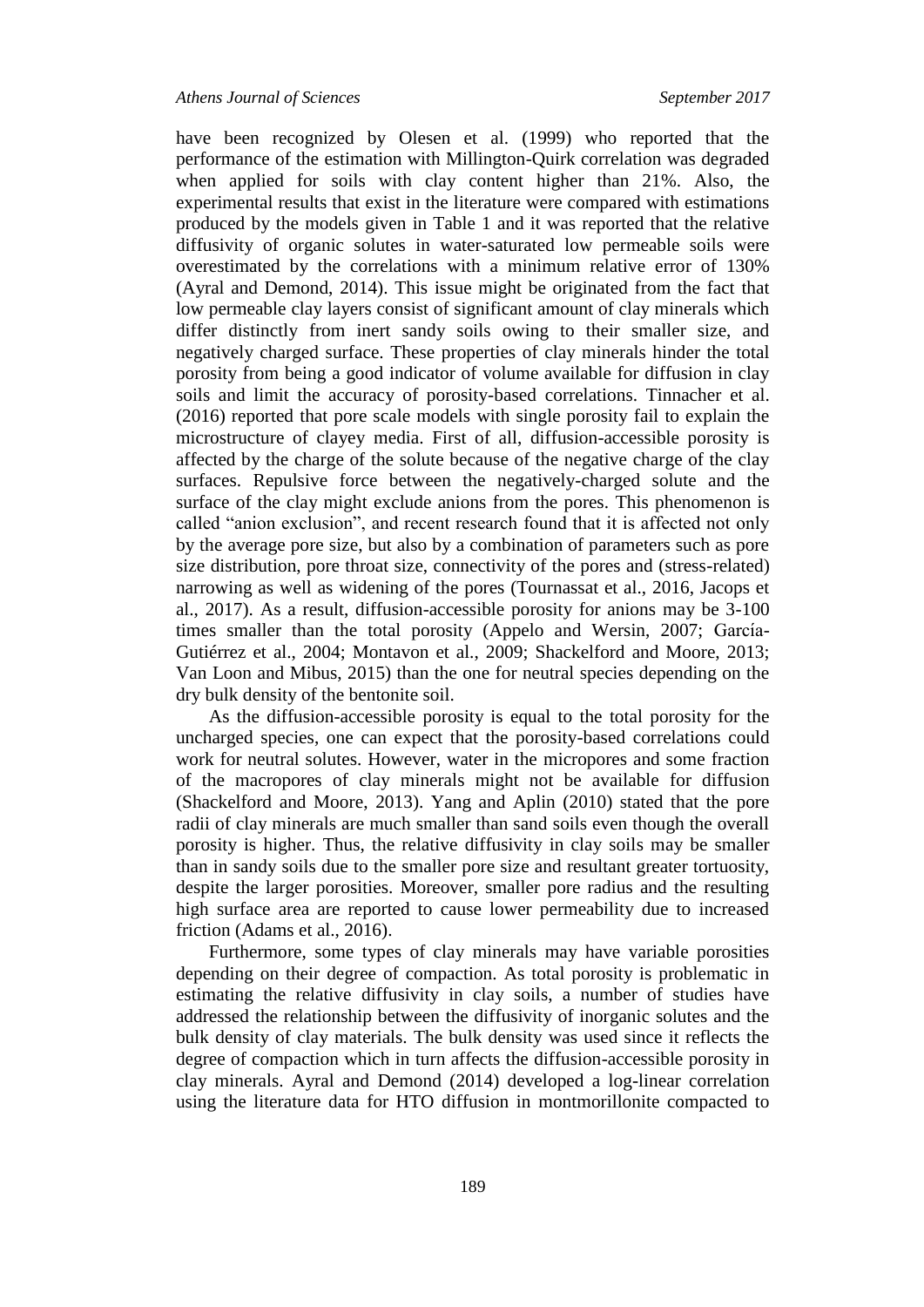different bulk densities from García-Gutiérrez et al., 2004; Miyahara et al. 1991; and Sato et al., 1992. The combined data yields:

$$
\log\left(\frac{D_e}{D_{aq}}\right) = -0.8549\rho_b - 0.0868
$$
 (Equation 2)

Bourg et al. (2006) described another alternative method to estimate the relative diffusivity as the weighted average of the relative diffusivities in macropores and interlayer space. Assuming that the constrictivity of macropores is equal to 1 and the geometric factor for the macropores and interlayer space is the same, they proposed that the relative diffusivity in montmorillonite can be given by:

$$
\frac{D_e}{D_{aq}} = \frac{(1 - f_{interlayer}) + \delta_{interlayer} f_{interlayer}}{G}
$$
 (Equation 3)

where G is a geometric factor that has a value of 4.0 for both macropores and interlayer space,  $\delta$ , the constrictivity of the interlayer space, has a value of 0.3, and finterlayer is the fraction of porosity in the interlayers. The fraction of interlayer pores as a function of bulk density is given in Bourg et al. (2006). Ayral and Demond (2014) fitted piecewise linear models to Bourg et al.'s (2006) data and obtained the following:

| $\rm f_{interlayer}=0.87\rho_b-0.348,$ for $1<\rm \rho b<1.3$ $\rm g/cm^3$              | (Equation 4) |
|-----------------------------------------------------------------------------------------|--------------|
| $f_{interlayer} = 0.78$ for $1.3 < \rho b < 1.5$ g/cm <sup>3</sup>                      | (Equation 5) |
| $\rm{f_{interlayer}} = 0.9 \rho_b - 0.58$ , for $1.5 < \rm{\rho b} < 1.7$ $\rm{g/cm}^3$ | (Equation 6) |

The latter two models based on the bulk density were reported to improve the performance of the estimation for organic solute diffusion in clayey soils by reducing the relative error to 16-63% (Ayral, 2015).

As pointed out earlier, the diffusion coefficient is a crucial parameter for models utilized in remediation projects because it is the process that determines groundwater concentrations and the time required for remediation. The diffusion coefficients in saturated clay soils were estimated due to an insufficient amount of measured values. These estimations might not be appropriate to use if the soil medium include clay minerals. Therefore, measurement of the effective diffusion coefficient of iodide in a saturated clayey soil becomes the first goal of this study. This diffusion coefficient would also serve as a baseline while investigation of diffusion of chlorinated organic solutes in saturated clay soils. Also, the measured diffusion coefficients were compared with the estimates to evaluate the validity of the correlations for saturated soils including clay minerals.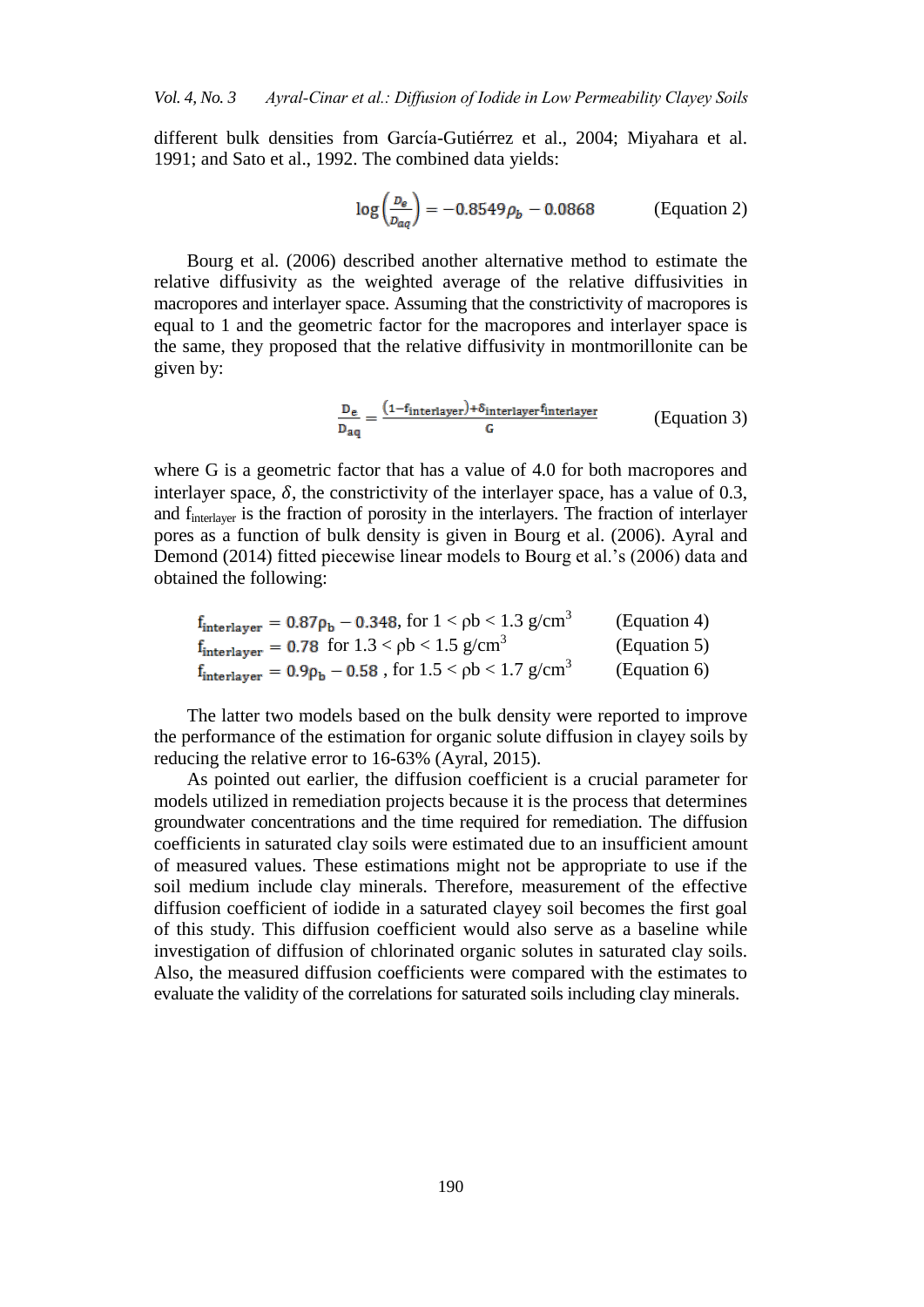#### **Materials and Methods**

### *Preparation of Soil Samples*

Silica silt and clay minerals were used to prepare two different types of soil matrices for diffusion measurements. The first soil matrix was silica silt with a median diameter of 10  $\mu$ m, and a SiO<sub>2</sub> content of 99.7% (U.S. Silica, Frederick, MD). The second soil matrix was a combination of silica silt and pure Na-montmorillonite clay (SWy-2, cation exchange capacity (CEC) is 76.4 meq/100 g) (Clay Minerals Society, Chantilly, VA) to represent the presence of reactive clay minerals in aquitard materials. The determination of the relative quantities of each was based on the quantities cited as occurring in aquitards and the swelling potential. Ball et al. (1997) reported a clay fraction of 17-35% in the aquitard at Dover AFB, and Murray and Quirk (1982) stated that soil mixtures with a clay content of less than 30% can accommodate volume changes within the pores of the matrix. To satisfy both criteria, 25% was chosen as the clay fraction for the silt-clay mixtures.

The soils were packed dry in a ring (I.D: 5 cm, height: 1 cm) in seven layers, compacting each layer with a 2.5 cm diameter wooden rod for producing homogeneous packed columns. The dry bulk density was calculated from the mass of the soil packed in the ring (about 35 gram) and the volume of the ring  $(22.5 \text{ cm}^2)$ . The porosity of the samples was then determined from the bulk dry density assuming that the density of the solid was equal to 2.65  $g/cm^3$ .

The ring then was placed on top of a reservoir which was filled with a  $0.005$  M CaSO<sub>4</sub> solution for saturation. A 0.005 M CaSO<sub>4</sub> solution was used rather than distilled water since distilled water is reported as problematic in hydraulic conductivity experiments (ASTM D5856-95, 2007). The silt in the ring stayed in contact with the water for one day to allow the spontaneous imbibition of water from the bottom of the sample to the top, and the change in the weight of the ring was recorded. Following that, the water level in the reservoir was raised to induce seepage through the porous medium to eliminate air that might be remaining. At the end of the second day, the weight of the ring was checked again, and since the change in mass was insignificant it was considered that saturation had been achieved.

Silt-clay mixtures were packed by the same method described for the silt, and then two different approaches were used for saturation. The first one entailed placing a stainless steel block with a weight about 0.5 kg on top of the soil to help ensure even swelling. After ten days of imbibition of the water from the bottom, the change in the mass became negligible (change  $\langle 1\% \rangle$ ). Then, the portion of the soil that swelled beyond the top of the ring was scraped off, the air was dried and then weighed to calculate the porosity after expansion. Then, on the tenth day, the level of the reservoir was raised and maintained for another week to displace any remaining air. The second saturation method for silt-clay mixtures restricted the expansion of the soil even more. The soil mixture in the ring was placed on the reservoir filled with water while confined at the top, so the sample could not swell beyond the confines of the ring and the total volume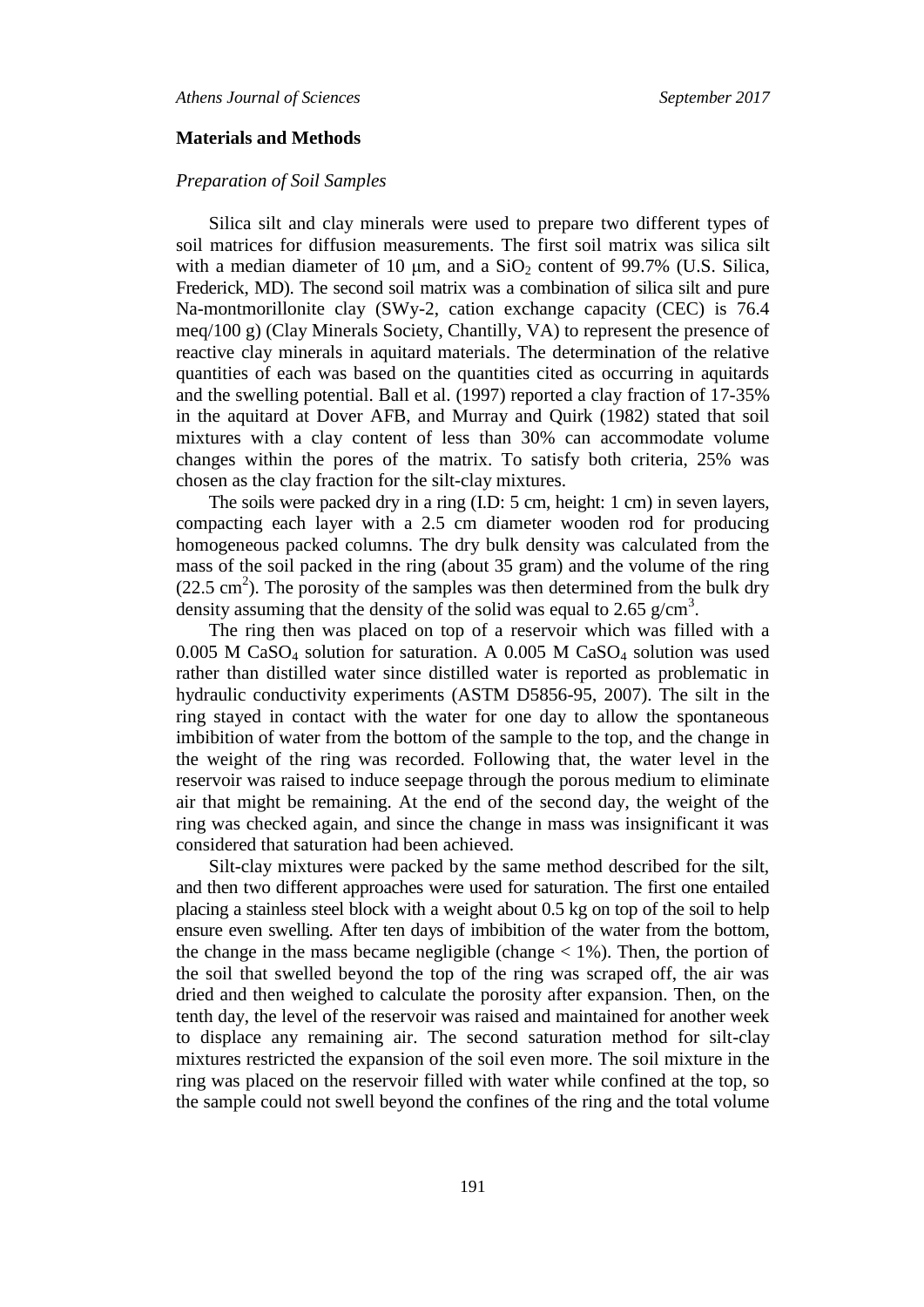could not change. As a result, the porosities of the samples treated in this manner were lower than the porosities of the silt-clay samples which were allowed to expand.

#### *Diffusion Experiment*





The design of the diffusion cell was based on Boving and Grathwohl (2001). It was constructed of Plexiglas and contained three main sections (Figure 1). The lower reservoir served as the source; the middle section consisted of a ring with a 5.0 cm internal diameter and a height of 1 cm to hold the porous medium, and a top reservoir collected the material that had diffused through the porous medium. Each of the two reservoirs had a volume of about  $350 \text{ cm}^3$ . This volume was considered to be large enough to prevent significant concentration changes in the source and collection reservoirs during the experiments (Boving and Grathwohl, 2001), thus maintaining a constant concentration gradient across the sample. Stainless steel mesh (TWP, Berkeley, CA) with a pore size of 2 μm was placed on both the top and the bottom of the ring to keep the solid particles of the porous medium out of the reservoirs. The ring containing the compacted and saturated soil was placed on top of the source reservoir filled with a 0.1 M potassium iodide solution. Iodide solution was obtained by dissolving potassium iodide (Sigma Aldrich, >99.5%) in Milli-Q water which was created by passing deionized, distilled water through a series of four Milli-Q filters and had a resistivity of 18.3 MΩ·cm. The upper reservoir was filled with a 0.1 M potassium nitrate (Sigma Aldrich, >99%) solution, in order to provide a similar osmotic potential in both reservoirs and eliminate the transport of solutes due to osmotic potential gradients. The upper reservoir was placed on top of the ring and the three components of diffusion cell were assembled by tightening the screws. Every day, the diffusion cell was rotated to minimize the development of concentration gradients within the reservoirs.

Iodide concentrations over time were measured in the upper collection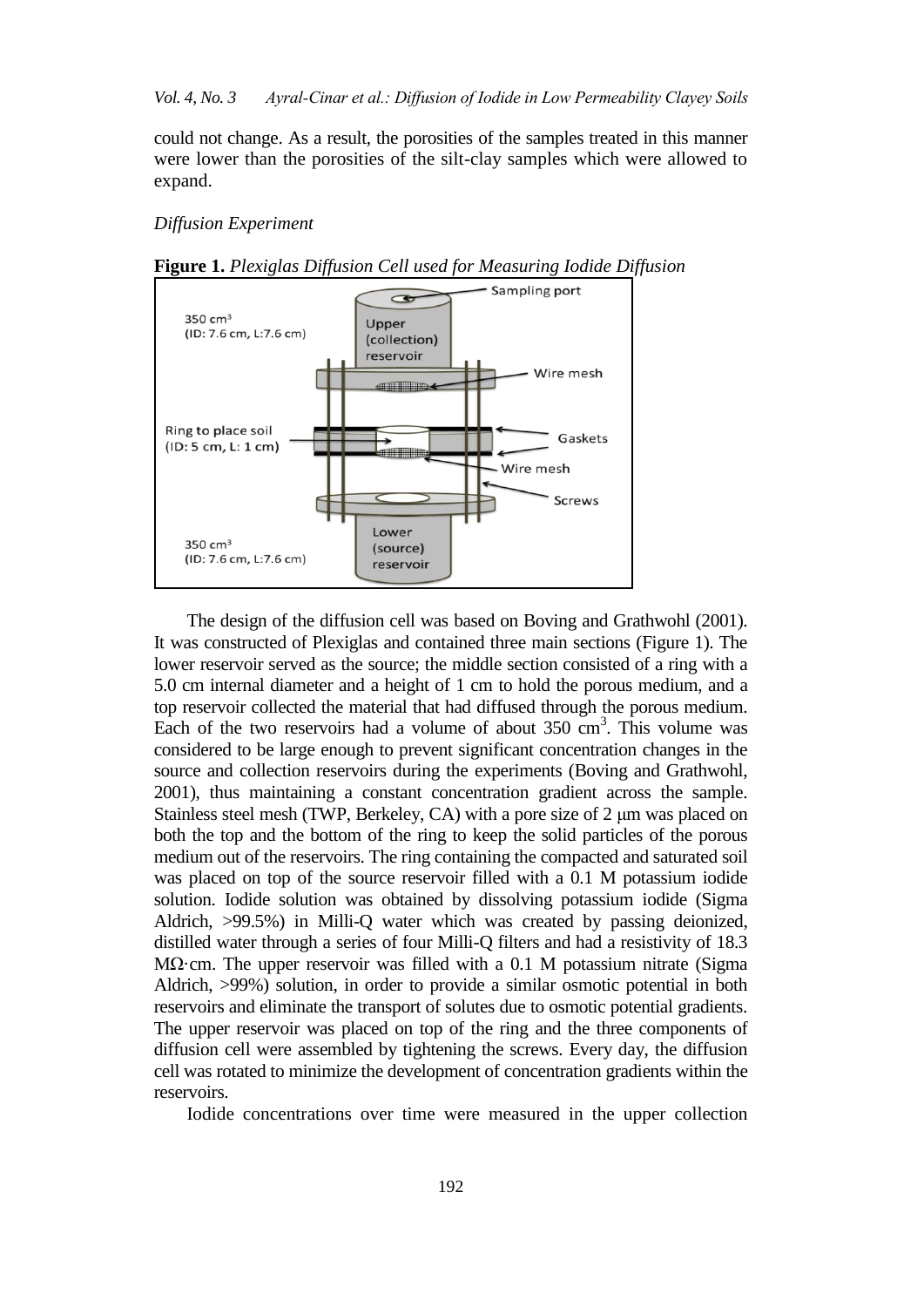reservoir using an iodide selective probe (Ionplus, Thermo Scientific, Beverly, MA) connected to an Orion Five Star Meter (Thermo Scientific, Beverly, MA). The cumulative mass of iodide in the collection reservoir was calculated from the concentration measured by the iodide probe and the volume of the collection reservoir  $(350 \text{ cm}^3)$ .

Diffusion in such a system can be modeled as diffusion in plane sheet which is initially free of solute ( $C_1 = 0$ ,  $x > 0$ ,  $t = 0$ ). The concentration at the boundary at the source is at a constant concentration for times greater than  $t = 0$  $(C = C_0, x = 0, t > 0)$  and the concentration at the collection boundary of the plane sheet is zero  $(C = C_2 = 0, x = d, t > 0)$ . As time approaches infinity, i.e. at a steady state, the effective diffusion coefficient in this plane sheet under the constant concentration gradient can be determined to be (Crank, 1975; Grathwohl, 1998):

$$
D_e = \frac{d}{c_o} \frac{dM}{dt}
$$
 (Equation 7)

Therefore, with the observation of cumulative mass change over time in the collection reservoir, known thickness of the soil specimen (d=1cm) and the concentration at the source reservoir ( $C<sub>o</sub>= 12690$  mg/L), the effective diffusion coefficient of iodide was calculated for each set of the experiments.

#### **Results and Discussion**

The main goal of the iodide experiments was contribution of the effective diffusion coefficient of a tracer on which the diffusion coefficient of TCE would be based. Comparison of these experimental diffusion coefficients with the estimations was also aimed because there was a need to examine the applicability of estimation methods for clayey soil. Figure 2 a, b, and c show plots of the cumulative mass of iodide that diffused through the silt, expanded silt-clay mixture and confined silt-clay mixture, respectively as a function of time. The average effective diffusion coefficient of iodide was determined to be 2.00 x  $10^{-6} \pm 6.04$  x  $10^{-8}$  cm<sup>2</sup>/sec for silt, and 1.91 x  $10^{-6} \pm 5.39$  x  $10^{-8}$  cm<sup>2</sup>/sec for the silt-clay mixture that was allowed to expand during saturation (Table 2). These measurements are comparable to reported effective diffusion coefficients for iodide such as that of  $1.3 \times 10^{-6}$  cm<sup>2</sup>/sec for bentonite with a porosity of 0.49 (*Cho et al.*, 1993) and 5.3 x 10<sup>-6</sup> cm<sup>2</sup>/sec for a natural smectitic clay compacted to a porosity of 0.46 (*Shackelford and Daniel*, 1991). The relative standard deviation was smaller than 5%, indicating reproducible results. These results are not significantly different (*p*value  $> 0.15$  at 95% confidence level) which suggests that the presence of 25% clay in and of itself did not reduce the diffusion rate of iodide significantly. However, in the case of the silt-clay mixture that was not allowed to expand freely, the effective diffusion coefficient of iodide decreased significantly  $(p$ -value  $\lt$ 0.15) to 1.02 x  $10^{-6}$  cm<sup>2</sup>/sec. Since the silt and confined silt-clay mixture had the same porosity of 0.43, it is apparent that clay content affected the diffusion rate substantially. Thus, estimating the diffusion coefficient based on the porosity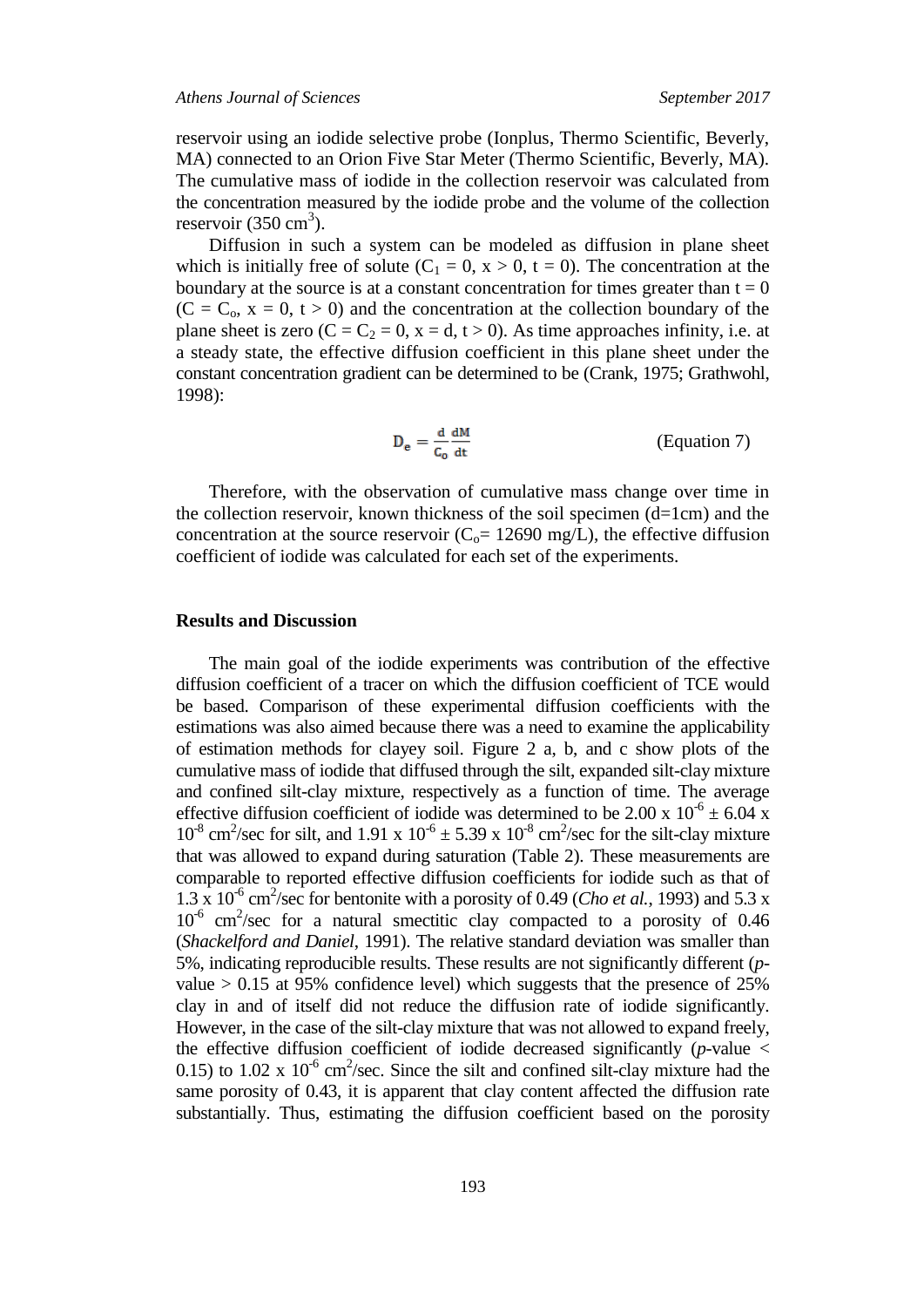would fail to predict the difference. Furthermore, the silt-clay mixtures have the same clay content, yet the diffusion coefficient was reduced in the confined sample, due to the lower porosity of the confined sample ( $\varepsilon = 0.43$ ) compared to the porosity of the expanded mixture ( $\varepsilon$  = 0.66). Therefore, neither clay percentage nor porosity alone is sufficient to describe the diffusive characteristics of a clayey soil.

**Figure 2.** *Cumulative Mass per Unit Area vs Time for Iodide Diffusion through a) Silt, b) Expanded Silt-Clay Mixture, c) Confined Silt-Clay Mixture*

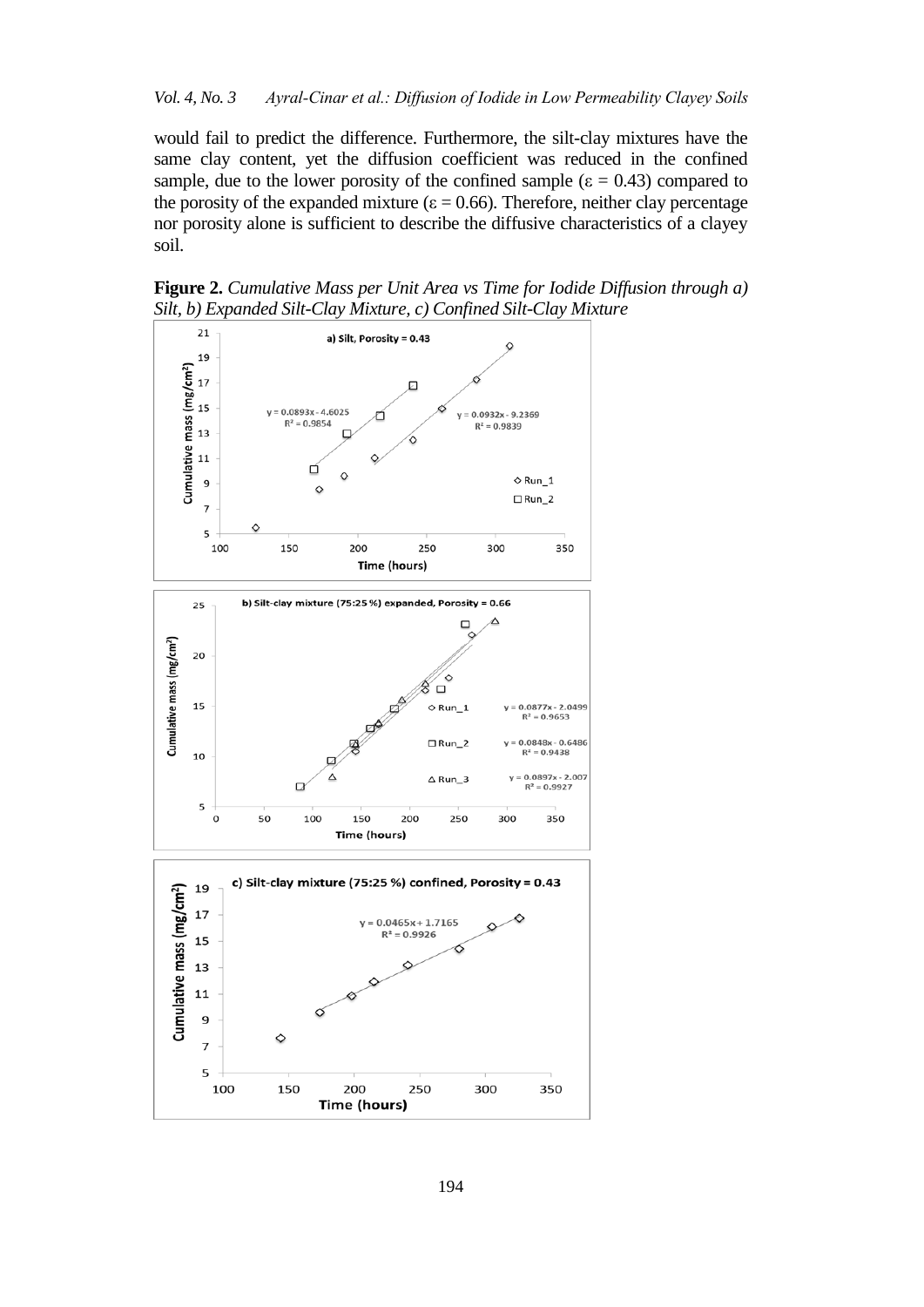Effective diffusion coefficients can be estimated by using the relations summarized in Table 3. The methods developed for unsaturated sandy soils (Penman; 1940; Marshall, 1959; Millington and Quirk, 1960; Millington and Quirk, 1961; Sallam et al., 1984) have been reported to overestimate the relative diffusivity in clayey soils and the same behavior was observed in the case of the measurements here, with a relative error of  $> 350\%$ . Equations 2-6, which were suggested as providing more accurate estimates for clayey soils, performed better in estimating the relative diffusivity of iodide. The log-linear fit to the literature results for tritiated water estimated the relative diffusivity of iodide both in expanded and confined in silt-clay mixtures with the smallest relative error (35% overestimation and 24% underestimation, respectively). Although anion exclusion was considered as the reason of lower diffusion of anions in clay formations (Wigger and Van Loon, 2017), it could not be evaluated whether the fact that the measured diffusion coefficients are lower than the estimated values is due to anion exclusion because the general tendency of the methods is to overestimate the diffusion coefficients.

| <b>Porous</b><br>medium               | Average<br>porosity | Average $D_e$<br>(cm <sup>2</sup> /sec) | <b>Standard</b><br>deviation<br>(cm <sup>2</sup> /sec) | <b>Relative</b><br>standard<br>deviation<br>$(\%)$ | Average<br>relative<br>diffusivity<br>$(D_e/D_{aq})$ |
|---------------------------------------|---------------------|-----------------------------------------|--------------------------------------------------------|----------------------------------------------------|------------------------------------------------------|
| Silt                                  | 0.43                | $2.00 \times 10^{-6}$                   | $6.04 \times 10^{-8}$                                  | 3.0                                                | 0.11                                                 |
| Silt and clay<br>mixture,<br>expanded | 0.66                | $1.91 \times 10^{-6}$                   | $5.39 \times 10^{-8}$                                  | 2.8                                                | 0.10                                                 |
| Silt and clay<br>mixture,<br>confined | 0.43                | $1.02 \times 10^{-6}$                   | <b>NA</b>                                              | <b>NA</b>                                          | 0.05                                                 |

 $D_e$  calculated using Equation 7, assuming that  $C_o = 12690$  mg/L (0.1 M KI) and d = 1 cm. Relative standard deviation = standard deviation/average,  $D_{aq} = 18.6 \times 10^{-6} \text{ cm}^2/\text{sec}$  (Robinson and Stokes, 1959), NA: not applicable since single experimental value

| $m$ , and $m$ and $n$ and $n$ is the property of $m$ and $n$ and $n$ and $n$ and $n$ and $n$ and $n$ |                                        |                    |                           |  |  |  |
|------------------------------------------------------------------------------------------------------|----------------------------------------|--------------------|---------------------------|--|--|--|
| <b>Models</b>                                                                                        | Average percent relative error $(\% )$ |                    |                           |  |  |  |
|                                                                                                      | <b>Silt</b>                            | Silt-clay expanded | <b>Silt-clay confined</b> |  |  |  |
| Penman (1940)                                                                                        | 164(0.28)                              | 324 (0.44)         | 418 (0.28)                |  |  |  |
| Marshall (1959)                                                                                      | 162(0.28)                              | 422 (0.54)         | 414 (0.28)                |  |  |  |
| Millington and Quirk<br>(1960; 1961)                                                                 | 202(0.32)                              | 460(0.57)          | 492 (0.32)                |  |  |  |
| Sallam et al. (1984)                                                                                 | 268 (0.40)                             | 517(0.63)          | 621(0.40)                 |  |  |  |
| Log-linear fit to data<br>(Equation 2)                                                               | $61*(0.04)$                            | 35(0.14)           | $24*(0.04)$               |  |  |  |
| Bourg et al. (2006)<br>(Equation 3-6)                                                                | 6(0.11)                                | 69 (0.17)          | 107(0.11)                 |  |  |  |

**Table 3.** *Comparison of Relative Diffusivities for Iodide Measured in this Study and Estimated by Methods Summarized in Table 1, and Equations 2-6*

\*Underestimation.

Numbers in parentheses are relative diffusivity estimated by the method.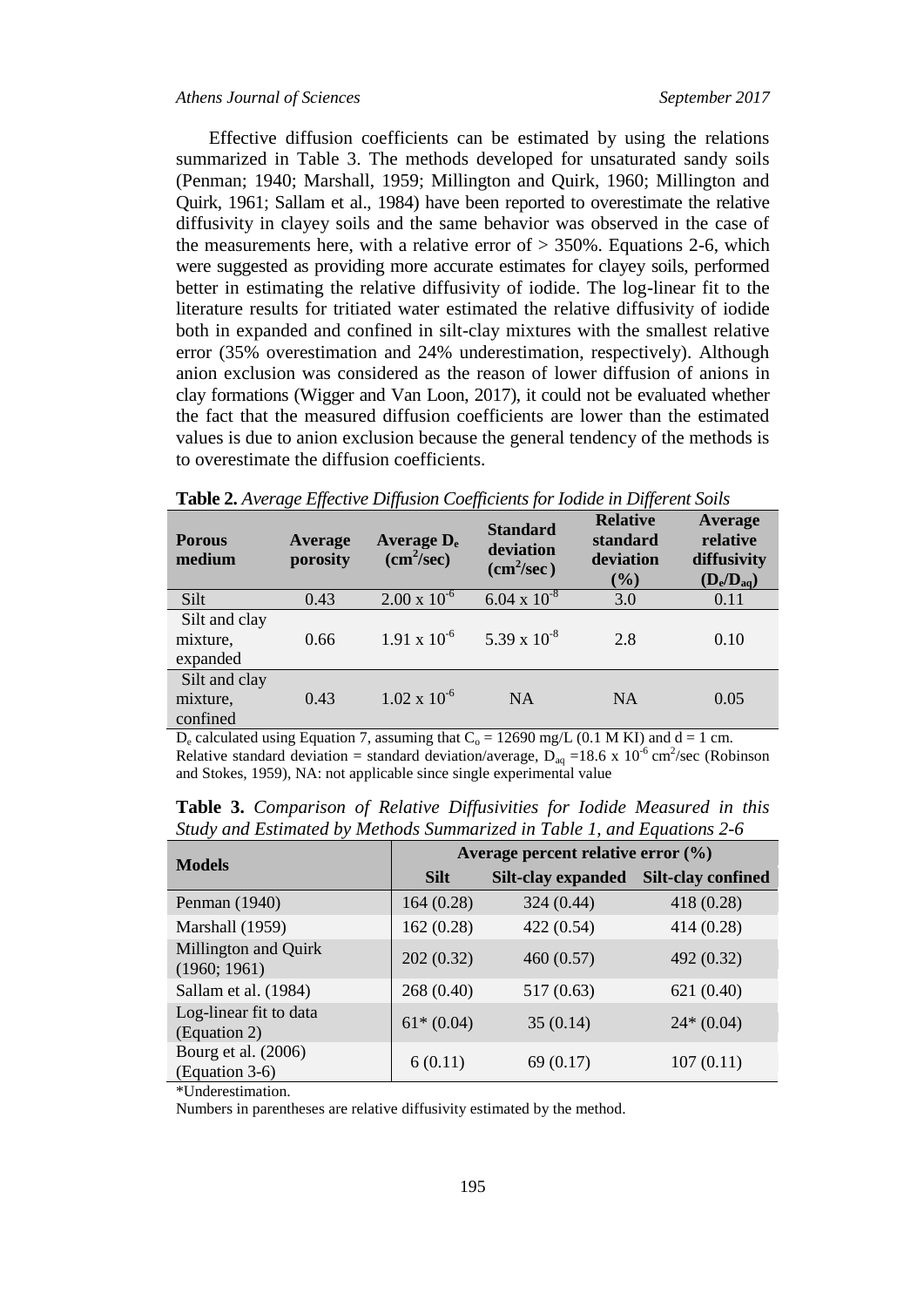#### **Conclusions**

Diffusion is the key process to understand the transport in the low permeable aquitards. Thus, the effective diffusion coefficient in low permeable soils is the most essential parameter required in models of subsurface remediation. Nevertheless, this significant parameter is commonly estimated due to the scarcity in measured values. The correlations estimate the effective diffusion coefficient as an exponential function of the porosity of soil and were reported to over predict the experimental data. In this study, the effective diffusion coefficient of iodide in saturated clayey soils was determined experimentally. It appeared that the correlations grossly overestimate the diffusion coefficient, especially in soils with clay content higher than 25%. Two other estimation methods were also explored: a log-linear relationship developed by fitting experimental data for the diffusion of tritiated water in clay soils and a theoretical relation by Bourg et al. (2006) developed for clay soils considering clay variables such as the fraction of interlayer space. Both of these estimation methods performed better in estimating relative diffusivities of iodide. So, it is clear that these methods should be preferred whenever there is an urge to estimate the effective diffusion coefficient in a clay soil. Furthermore, the reported effective diffusion coefficients of a tracer could act as a reference for diffusion of organic solutes.

#### **Acknowledgments**

Financial support was provided by the Strategic Environmental Research and Development Program (SERDP) Project ER-1737. This paper has not been subject to review by the agency; it, therefore, does not necessarily reflect the sponsors' views, and no official endorsement should be inferred.

#### **References**

- Adams, A. L., Nordquist, T.J., Germaine, J.T. and Flemings, P.B. 2016. Permeability anisotropy and resistivity anisotropy of mechanically compressed mudrocks. *Canadian Geotechnical Journal, 53*(9), 1474-1482.
- Appelo, C. A. J., and Wersin, P. 2007. Multicomponent diffusion modeling in clay systems with application to the diffusion of tritium, iodide, and sodium in opalinus clay. *Environmental Science & Technology*, 41(14), 5002-5007.
- ASTM International (2007) ASTM D5856-95. *Standard Test Method for Measurement of Hydraulic Conductivity of Porous Material Using a Rigid-Wall, Compaction-Mold Permeameter*, West Conshohocken, PA, ASTM.
- Ayral, D., and Demond, A. H. 2014. Estimation of Diffusion Coefficients for Organic Solutes of Environmental Concern in Saturated Clay-Silt Mixtures. In *Clay and Clay Minerals: Geological Origin, Mechanical Properties and Industrial Applications*, L. Wesley, Ed. Nova Science Publishers. Hauppauge, NY, 45-66.
- Ayral, D. 2015. *Impact of Clay-DNAPL Interactions on the Transport of Chlorinated Solvents in Low Permeability Subsurface Zones*. Doctoral Thesis. Environmental Engineering Department, University of Michigan, Ann Arbor, MI, USA.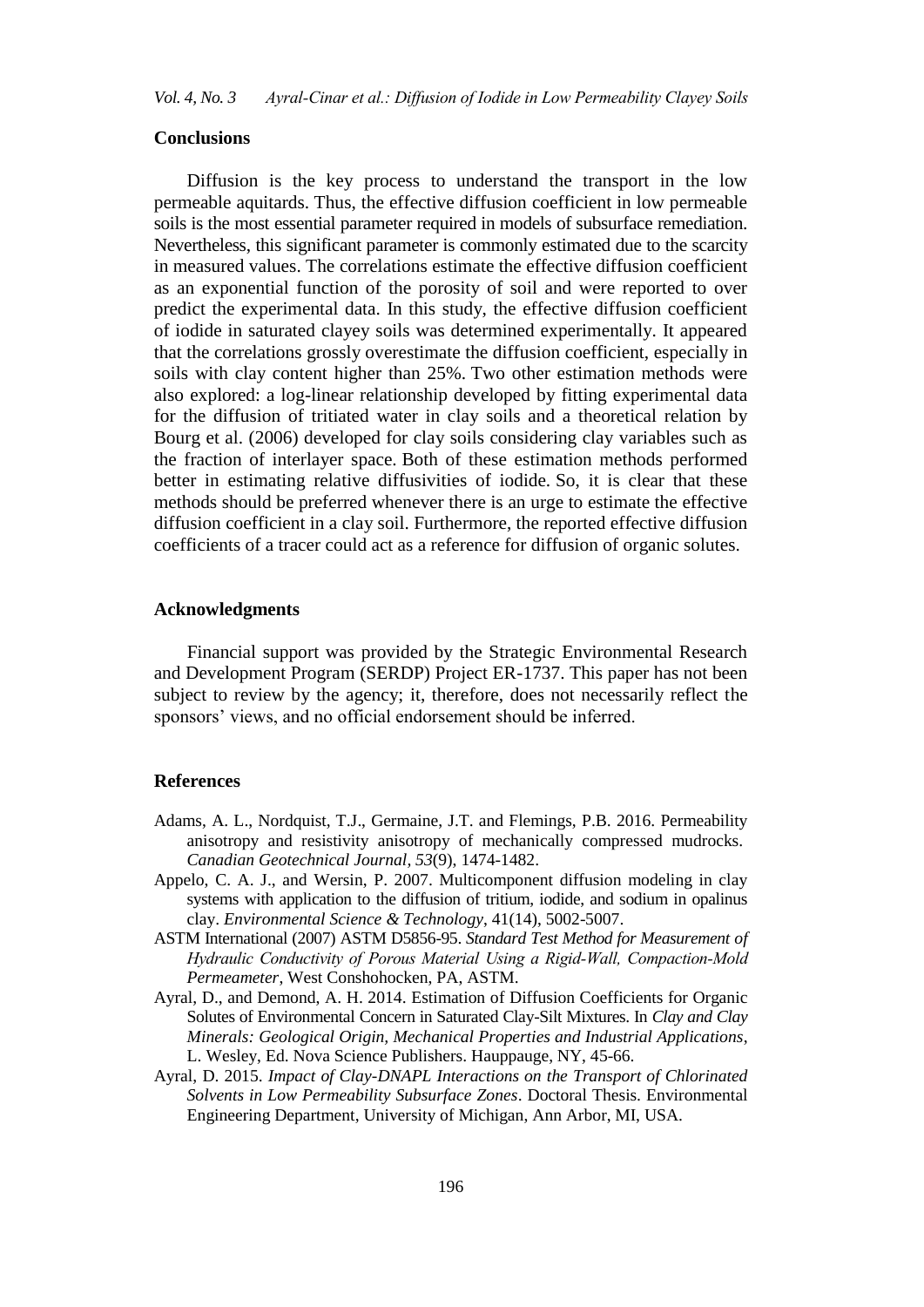- Ball, W. P., Liu, C., Xia, G., and Young, D. F. 1997. A diffusion-based interpretation of tetrachloroethene and trichloroethene concentration profiles in a groundwater aquitard. *Water Resources Research*, *33*(12), 2741-2757. doi:10.1029/97WR02135.
- Bourg, I. C., Sposito, G., and Bourg, A. C. M. 2006. Tracer diffusion in compacted, water-saturated bentonite. *Clays and Clay Minerals*, *54*(3), 363-374. doi:10.1346/ CCMN.2006.0540307.
- Boving, T. B., and Grathwohl, P. 2001. Tracer diffusion coefficients in sedimentary rocks: correlation to porosity and hydraulic conductivity. *Journal of Contaminant Hydrology*, *53*(1-2), 85-100. doi:10.1016/S0169-7722(01) 00138-3.
- Chapman, S. W., and Parker, B. L. 2005. Plume persistence due to aquitard back diffusion following dense nonaqueous phase liquid source removal or isolation. *Water Resources Research*, *41*(12). doi:10.1029/2005WR004224
- Cho, W. J., Oscarson, D. W., and Hahn, P. S. 1993. The measurement of apparent diffusion coefficients in compacted clays: An assessment of methods. *Applied Clay Science, 8,* 283-294.
- Crank, J. 1975. *The Mathematics of Diffusion*, 2nd ed. London, Oxford University Press.
- García-Gutiérrez, M., Cormenzana, J. L., Missana, T., and Mingarro, M. 2004. Diffusion coefficients and accessible porosity for HTO and  ${}^{36}$ Cl in compacted FEBEX bentonite. *Applied Clay Science*, *26*(1-4), 65-73. doi:10.1016/j.clay. 2003.09.012
- Goodall, D., and Quigley, R. 1977. Pollutant migration from two sanitary landfill sites near Sarnia, Ontario. *Canadian Geotechnical Journal*, *14*(2), 223-236.
- Grathwohl, P. 1998. *Diffusion in Natural Porous Media: Contaminant Transport, Sorption/Desorption and Dissolution Kinetics.* Boston, Kluwer Academic Publishing,.
- Itakura, T., Airey, D. W., and Leo, C. J. 2003. The diffusion and sorption of volatile organic compounds through kaolinitic clayey soils. *Journal of Contaminant Hydrology*, *65*(3-4), 219-43. doi:10.1016/S0169-7722(03)00002-0.
- Jacops, E., Aertsens, M., Maes, N., Bruggeman, C., Krooss, B. M., Amann-Hildenbrand, A., Swennen, R. and Littke, R. 2017. Interplay of molecular size and pore network geometry on the diffusion of dissolved gases and HTO in Boom Clay. *Applied Geochemistry, 76,*182-195.
- Johnson, R. L., Cherry, J. A., and Pankow, J. F. 1989. Diffusive contaminant transport in natural clay: A field example and implications for clay-lined waste disposal sites. *Environmental Science & Technology*, *23*(3), 340-349.
- Marshall, T. 1959. The diffusion of gases through porous media. *Journal of Soil Science*, *10*(1), 79-82.
- Millington, R., and Quirk, J. 1960. Transport in Porous Media. In *Transactions of 7th International Congress of Soil Science*, F. A. van Baren., Ed. Vol. 1, 97-106.
- Millington, R., and Quirk, J. 1961. Permeability of porous solids. *Transactions of the Faraday Society*, *57*, 1200-1207.
- Miyahara, K., Ashida, T., Kohara, Y., Yusa, Y., and Sasaki, N. 1991. Effect of bulk density on diffusion for cesium in compacted sodium bentonite. *Radiochimca Acta*, *52*(2), 293-298.
- Montavon, G., Guo, Z., Tournassat, C., Grambow, B., and Le Botlan, D. 2009. Porosities accessible to HTO and iodide on water-saturated compacted clay materials and relation with the forms of water: A low field proton NMR study. *Geochimica et Cosmochimica Acta*, *73*(24), 7290-7302. doi:10.1016/j.gca. 2009.09.014.
- Murray, R. S., and Quirk, J. P. 1982. The physical swelling of clays in solvents. *Soil Science Society of America Journal*, *46*(4), 856-868.
- Olesen, T., Moldrup, P., and Gamst, J. 1999. Solute diffusion and adsorption in six soils along a soil texture gradient. *Soil Science Society of America Journal*, *63*(3), 519-524.